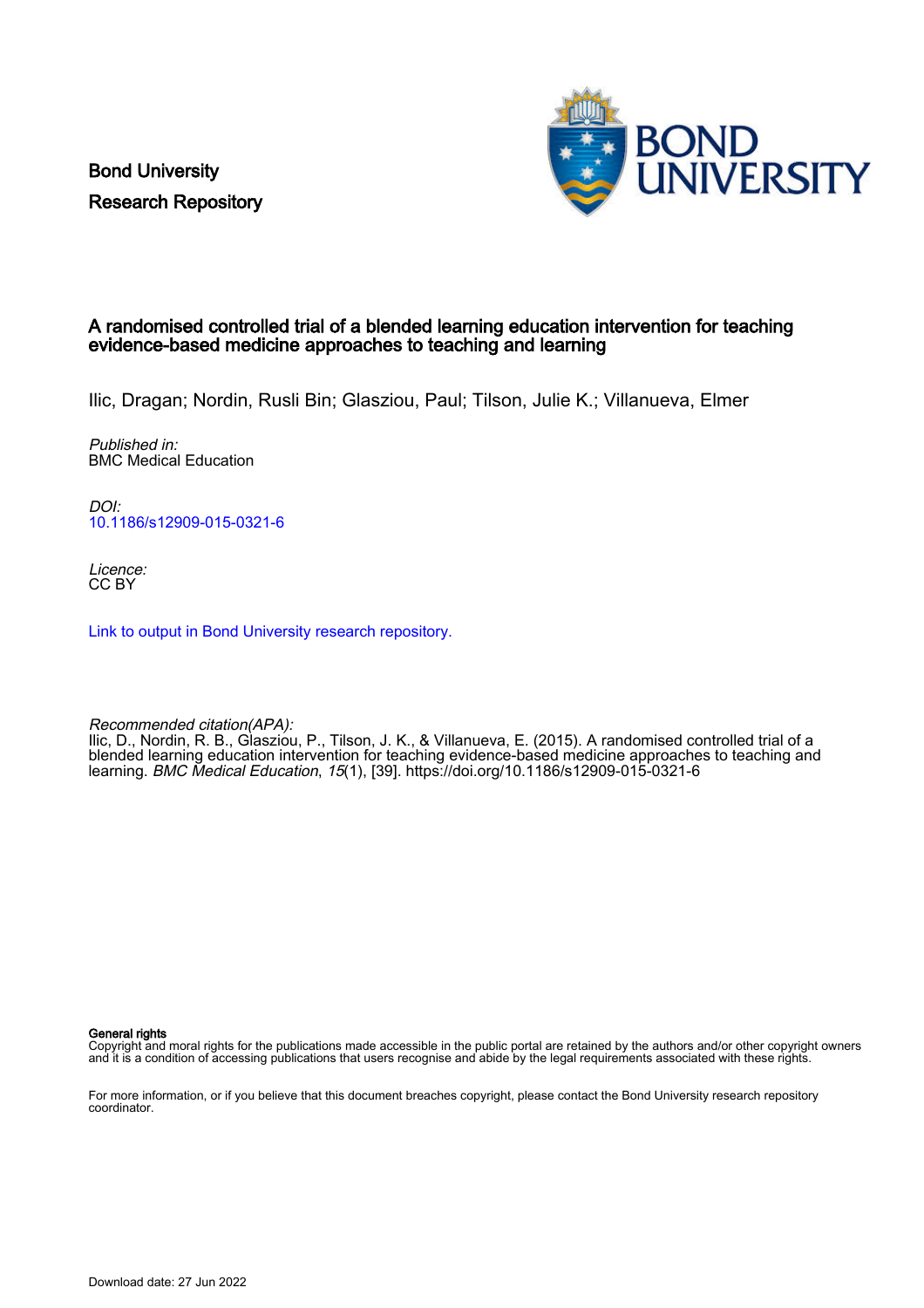# **RESEARCH ARTICLE Example 2014 The SEAR CH ACCESS**



# A randomised controlled trial of a blended learning education intervention for teaching evidence-based medicine

Dragan Ilic<sup>1\*</sup>, Rusli Bin Nordin<sup>2</sup>, Paul Glasziou<sup>3</sup>, Julie K Tilson<sup>4</sup> and Elmer Villanueva<sup>5</sup>

# Abstract

Background: Few studies have been performed to inform how best to teach evidence-based medicine (EBM) to medical trainees. Current evidence can only conclude that any form of teaching increases EBM competency, but cannot distinguish which form of teaching is most effective at increasing student competency in EBM. This study compared the effectiveness of a blended learning (BL) versus didactic learning (DL) approach of teaching EBM to medical students with respect to competency, self-efficacy, attitudes and behaviour toward EBM.

Methods: A mixed methods study consisting of a randomised controlled trial (RCT) and qualitative case study was performed with medical students undertaking their first clinical year of training in EBM. Students were randomly assigned to receive EBM teaching via either a BL approach or the incumbent DL approach. Competency in EBM was assessed using the Berlin questionnaire and the 'Assessing Competency in EBM' (ACE) tool. Students' self-efficacy, attitudes and behaviour was also assessed. A series of focus groups was also performed to contextualise the quantitative results.

Results: A total of 147 students completed the RCT, and a further 29 students participated in six focus group discussions. Students who received the BL approach to teaching EBM had significantly higher scores in 5 out of 6 behaviour domains, 3 out of 4 attitude domains and 10 out of 14 self-efficacy domains. Competency in EBM did not differ significantly between students receiving the BL approach versus those receiving the DL approach [Mean Difference (MD)=−0.68, (95% CI–1.71, 0.34), p=0.19]. No significant difference was observed between sites (p=0.89) or by student type (p=0.58). Focus group discussions suggested a strong student preference for teaching using a BL approach, which integrates lectures, online learning and small group activities.

Conclusions: BL is no more effective than DL at increasing medical students' knowledge and skills in EBM, but was significantly more effective at increasing student attitudes toward EBM and self-reported use of EBM in clinical practice. Given the various learning styles preferred by students, a multifaceted approach (incorporating BL) may be best suited when teaching EBM to medical students. Further research on the cost-effectiveness of EBM teaching modalities is required.

**Keywords:** Evidence based medicine, Assessment, Medical education, Blended learning

\* Correspondence: [dragan.ilic@monash.edu](mailto:dragan.ilic@monash.edu) <sup>1</sup>

Health & Preventive Medicine, Level 6, The Alfred Centre, 99 Commercial Rd, Melbourne, VIC 3004, Australia

Full list of author information is available at the end of the article



© 2015 Ilic et al.; licensee BioMed Central. This is an Open Access article distributed under the terms of the Creative Commons Attribution License (<http://creativecommons.org/licenses/by/4.0>), which permits unrestricted use, distribution, and reproduction in any medium, provided the original work is properly credited. The Creative Commons Public Domain Dedication waiver [\(http://creativecommons.org/publicdomain/zero/1.0/](http://creativecommons.org/publicdomain/zero/1.0/)) applies to the data made available in this article, unless otherwise stated.

Department of Epidemiology & Preventive Medicine, School of Public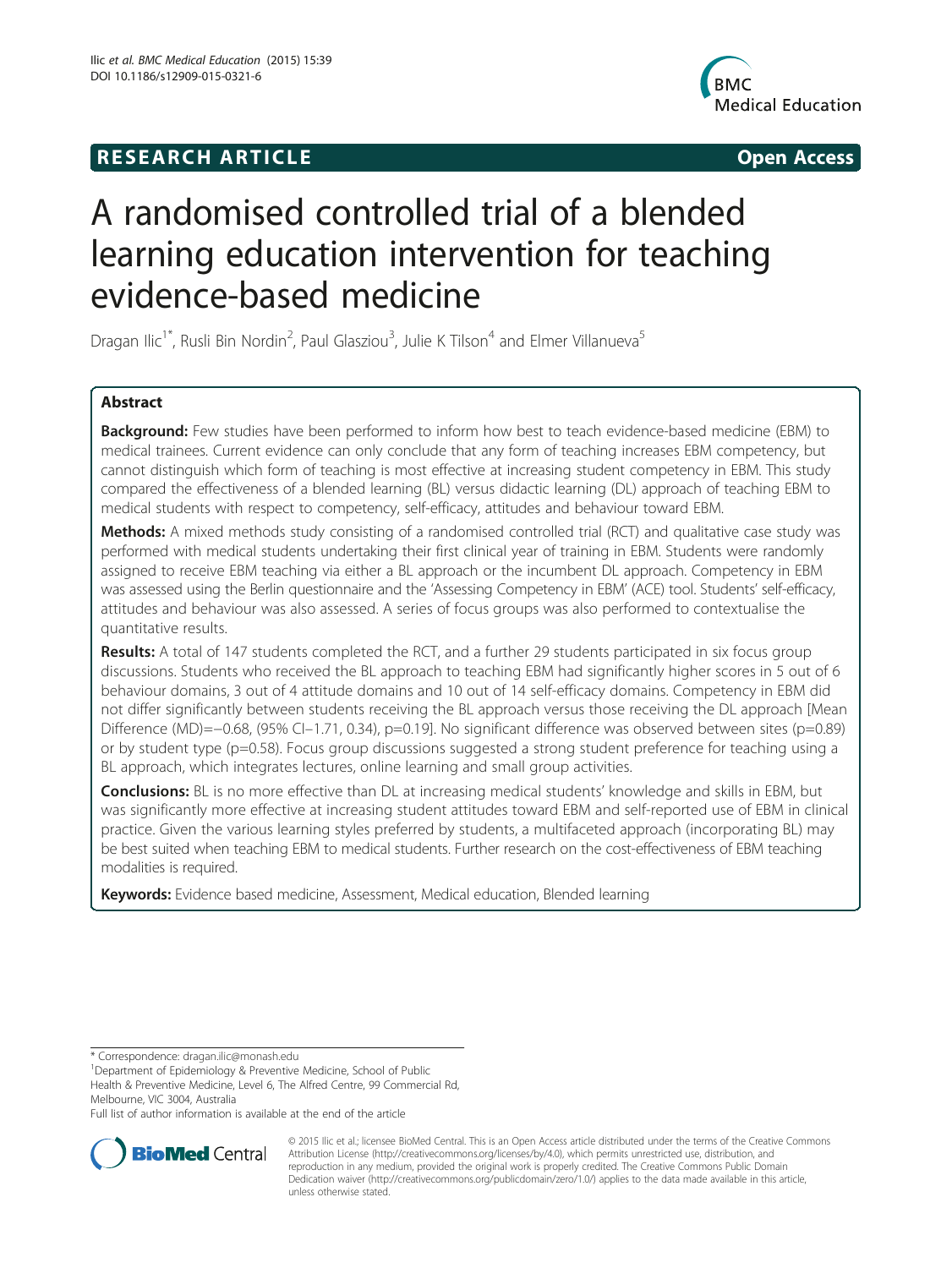# Background

Evidence-based medicine (EBM), also referred to as evidence-based practice (EBP), has been adopted as a core unit across many medical schools worldwide [[1,2](#page-9-0)], with a particular focus in Australian Universities [[3,4](#page-9-0)]. EBM is based on the principle that informed medical decision making is achieved by integrating the best available evidence with clinical expertise and patient values [[5\]](#page-9-0). For clinicians to be competent in EBM, they must be able to understand and apply the following EBM steps (ask, acquire, appraise, apply and assess) in clinical practice:

- 1. Ask a clinical question that is constructed using the PICO (patient, intervention, comparison, outcome) framework;
- 2. Acquire evidence via a systematic and efficient search of the literature;
- 3. Appraise the evidence through application of critical appraisal techniques;
- 4. Apply the evidence to the clinical scenario; and
- 5. Assess the EBM process as it relates to the clinical context [\[5](#page-9-0)].

Each step within the EBM process requires a different level of competency (i.e. integration of knowledge, skill, attitude and behaviour) from the user [\[6](#page-9-0)]. Achieving a high level of competency in EBM can only be achieved when the user is able to effectively undertake all five steps, which incorporate adequate levels of knowledge, skills, attitude and behavioural elements [[6\]](#page-9-0). Achieving competency in EBM not only provides users with the ability to make informed medical decisions, but also the skills required to be life-long learners in their discipline.

Due to the multifaceted nature of knowledge and skills required to be competent in EBM, it is evident that teaching EBM should integrate core knowledge with clinical practical activities in a bid to improve competency in EBM [[7\]](#page-9-0). EBM may be taught across a variety of modes including lectures, tutorials, mini-courses, online, problem based or self-directed learning [[7\]](#page-9-0). However, limited evidence currently exists in order to inform educators as to the most effective method of teaching and increasing user competency in EBM.

A 2004 systematic review identified two randomised controlled trials (RCTs) and seven non-RCTs that examined the effectiveness of different teaching modalities in EBM across post-graduate students [\[8\]](#page-9-0). The authors of that review concluded that standalone teaching improved student knowledge, but not skills, attitudes or behaviour in EBM. Conversely, evidence from the non-RCTs indicated that integrating teaching of EBM with clinical activities (i.e. blended learning) was associated with improvements across all four domains (i.e. knowledge,

skills, attitudes and behaviour) [\[8](#page-9-0)]. A more recent systematic review examined the impact of different teaching modalities on medical trainees [[9\]](#page-9-0). Based on 9 RCTs identified, the authors concluded that any form of teaching, including lecture, tutorial, self-directed, online, problem-based, uni and multidisciplinary, was associated with an increase in EBM competency. However, no single intervention was identified as being significantly better than others at increasing EBM competency.

Student learning styles, infrastructure or other organisational issues may all dictate how an EBM course is implemented. EBM requires mastery across a variety of disparate disciplines including epidemiology, biostatistics, informatics and information literacy. Given the different learning outcomes across these disciplines, a multifaceted approach is required to teach a multidimensional discipline such as EBM [\[10\]](#page-9-0). Blended learning (BL) attempts to create an optimal learning environment by blending a variety of learning approaches (lecture, tutorial, online, problem-based and clinical) to account for different learning styles and requirements [\[10\]](#page-9-0). Learning styles in this instance refers to the concept that individuals differ with respect to what mode of instruction or study is most effective for them in processing, absorbing and retaining information [[11](#page-9-0)].

Few RCTs have evaluated the effectiveness of the BL model in medicine. The majority of studies performed to date have focussed on clinical disciplines within medicine and have reported an increase in student selfefficacy, knowledge and self-directed learning [\[12-14](#page-10-0)]. The first controlled trial examining BL within the EBM context was performed in a small cohort of graduateentry medical students and identified no difference in EBM competency between students receiving the BL approach and those receiving a didactic learning (DL) approach [\[3](#page-9-0)]. However, students receiving the BL model reported significantly greater self-efficacy and confidence in their EBM competency and ability to translate theory into practice.

EBM aims to promote informed medical decision making, yet currently, there is a lack of evidence to inform educators and learners as to the most effective methods of teaching EBM to medical students. The aim of this study was to conduct the first RCT to examine the effectiveness of implementing a BL versus DL approach of teaching EBM to medical students. This study also aimed to examine students' self-efficacy, perceptions and attitudes toward EBM teaching delivered through a BL approach.

# Methods

## Design

We used a mixed methods design, incorporating a RCT and a focus group follow up assessment. Use of this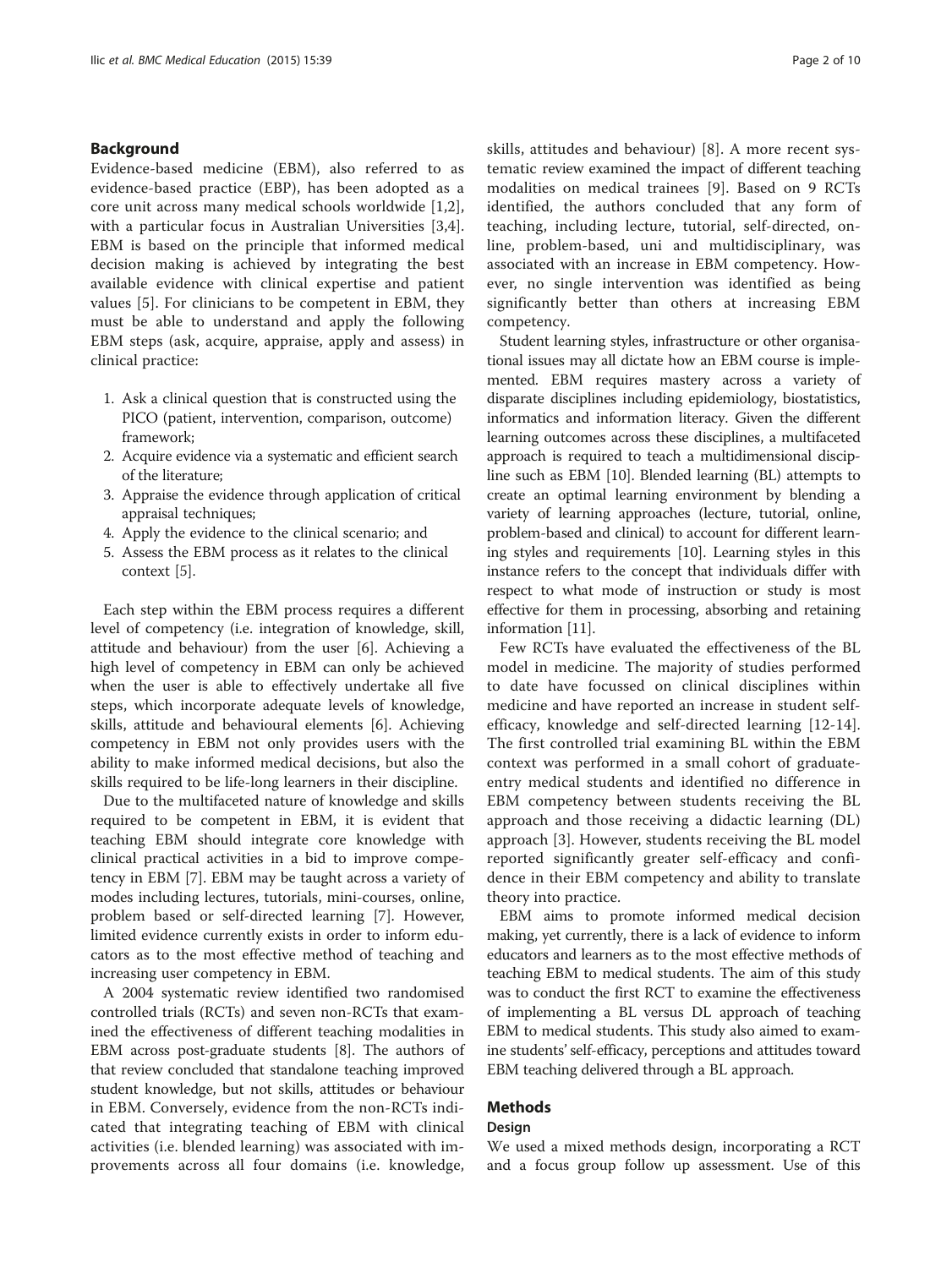mixed methods approach provides an opportunity for quantitative data to inform the effectiveness of the intervention, whilst the qualitative data contextualise quantitative results by addressing issues of 'how' and 'why' [[15\]](#page-10-0). The methods of this study have been previously published as a protocol [\[16\]](#page-10-0).

#### Settings and participants

A multi-campus study was performed with medical students enrolled in the MBBS course at Monash University. Monash University runs undergraduate and graduateentry MBBS programs at both its campuses in Australia and Malaysia. During the first clinical teaching year of the course, students are assigned to one of seven metropolitan hospitals, or six rural, hospitals in Australia (with one site in Malaysia). Participants were third year medical students, who were all entering their first year of clinicallybased training and first year of formal EBM training.

## Recruitment for RCT

As part of their EBM training, students are randomly allocated to a tutorial group consisting of approximately 20–25 students in a group. Tutorial groups were randomised to receive EBM teaching adopting a BL or a DL approach. Students not wishing to participate in the study were taught via the DL approach (the current approach to teaching EBM) and did not complete any outcome assessments.

#### Randomisation

Students were randomised according to their tutorial group (i.e. cluster) by a researcher independent to the study utilising a simple cluster randomisation procedure (computerised random numbers). All students were provided with access to the BL materials at the conclusion of the study period to ensure parity between groups for upcoming examinations.

#### Control

Students randomised to the control group received the DL model. The DL model consisted of a 10 two-hour teaching sessions in which formal EBM concepts are delivered by a tutor/lecturer to students. Teaching sessions commence with a formal presentation, which is followed by students performing a small group activity to consolidate their learning. This small group activity is commonly a critical appraisal of an article relating to the study design discussed by the lecturer/tutor incorporating elements of therapy, harm, prognosis and diagnosis.

#### Intervention

Students randomised to the intervention group received the same theoretical concepts taught in the control group, but in a BL approach. The BL approach to teaching EBM integrated (i) classroom activities (lecture/tutorial) with (ii) online and (iii) mobile learning. The online component was provided through specific resources delivered via the Monash library website [[17](#page-10-0)], as well as specifically designed online lectures, made available through YouTube, which students were asked to view prior to attending the respective two hour teaching block [[17,18](#page-10-0)]. The mobile learning component was delivered on the wards, when students were interacting with patients during their existing day-to-day 'bedside teaching' schedule. During the mobile learning, students were required to take a detailed medical history from the patient, as they normally would during their 'bedside' teaching. Students would then apply the relevant week's EBM content, before presenting their patient case during the next EBM tutorial. The methodology for this intervention was previously piloted [[3](#page-9-0)]. Further details about the DL and BL approaches can be found in the protocol of this study [[16\]](#page-10-0).

#### Outcome measures

Student competency in EBM was assessed by a blinded outcome assessor, one-month post-teaching activities, using the validated Berlin Questionnaire and ACE tool [[19,20\]](#page-10-0). The Berlin Questionnaire is a 15-point multiplechoice item questionnaire that has been developed and validated to measure medical professionals' knowledge and skills in EBM [[19](#page-10-0)]. The ACE tool is a 15-point dichotomous-choice item questionnaire that has been developed and validated to measure medical students' knowledge and skills in EBM [[20\]](#page-10-0). Student self-efficacy was assessed using the Evidence-Based Practice Question (EBPQ) [[21](#page-10-0)]. The EBPQ is a self-reported measure of implementation of EBM, with measures relating to self-efficacy, behaviour and attitudes toward EBM.

#### Blinding

Due to the educational nature of the intervention, it was not possible to blind either the educators or the students. The outcome assessor and data analyst were kept blinded to allocation.

# Analyses

## Sample size calculation

To detect a 50% difference in EBM competency (α=0.05,  $\beta$ =0.80, σ=2.8) between groups, it was determined that a minimum of 120 students per arm (40 from each of metropolitan Melbourne (undergraduate), rural Victoria (graduate) and Monash Malaysia (international)), were required for recruitment.

#### Statistical analyses

Quantitative data was analysed using the principle of intention-to-treat. Mean differences (MD) in EBM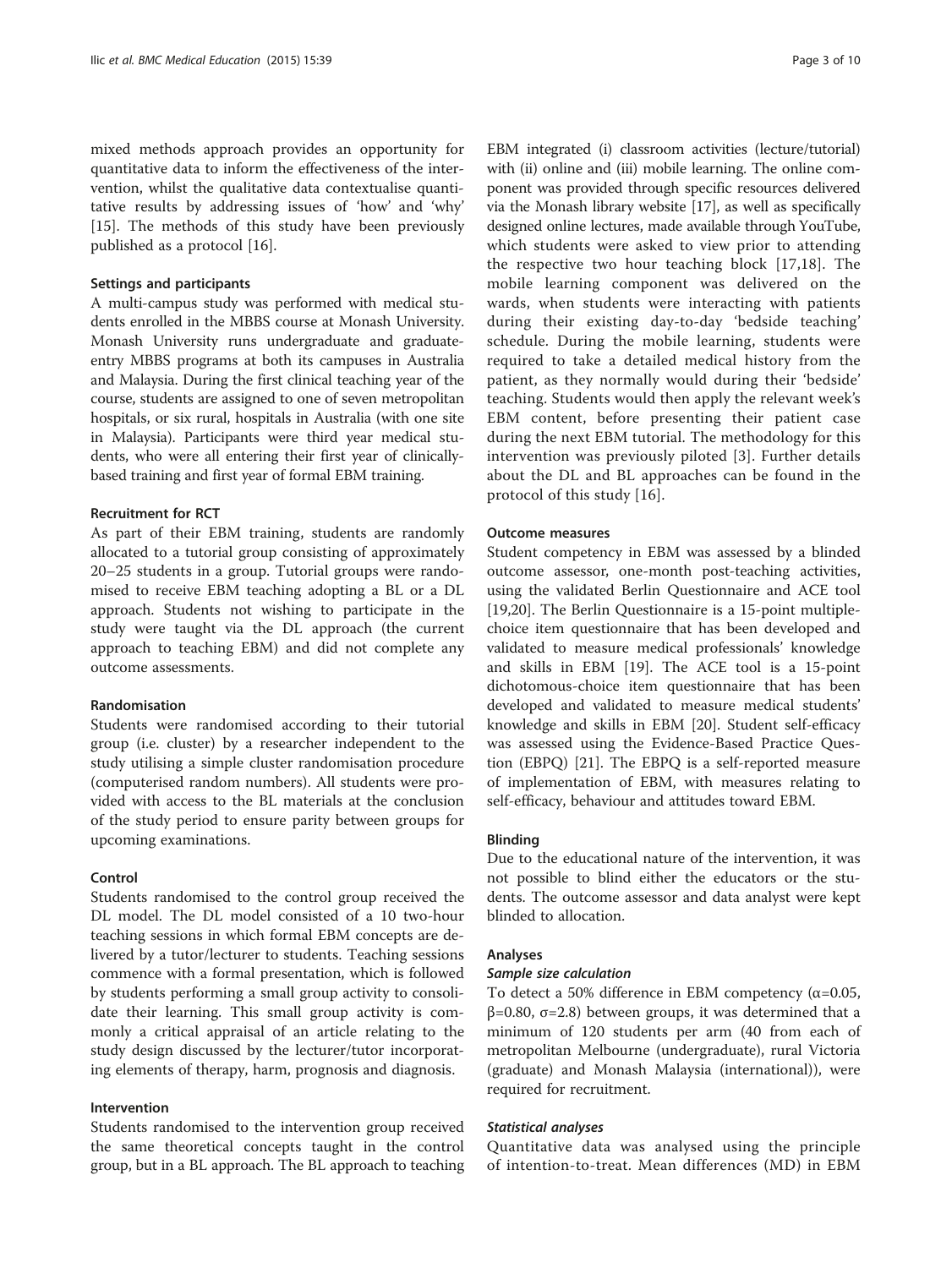competency and self-efficacy between intervention and control groups was explored using Student's t-test for parametric and Mann–Whitney U-test for non-parametric data. Differences between intervention/control groups and student type were explored using one and two-way ANOVAs.

#### Recruitment for focus groups

At the conclusion of the RCT, students from the 13 Australian hospital sites, and one Malaysian site, who received the intervention were invited to participate in focus groups using a convenience sampling approach [[22\]](#page-10-0). Students were required to provide written consent prior to their participation in the group.

#### Data collection

All focus groups were homogeneous in their composition (i.e. Australian metropolitan, rural or Malaysian sites). All focus groups at the Australian sites were performed by a facilitator independent to the study, whilst another facilitator was required to lead focus groups in Malaysia. All focus group discussions were guided by a semi-structured interview schedule (Additional file [1](#page-9-0)). Each focus group was comprised of up to six students, and were digitally recorded and transcribed verbatim at the conclusion of the focus groups. Focus groups were run until the point of theoretical saturation, whereby no further novel ideas were generated through discussion.

#### Data analysis

Transcripts from all focus groups were analysed independently by two researchers (DI and another independent academic) using thematic analysis [[23\]](#page-10-0). Thematic analysis consisted of a six step approach including; (i) familiarization of the data, (ii) generation of preliminary codes, (iii) searching for themes from the preliminary codes, (iv) creation of a thematic map, (v) specific defining of themes, and (vi) final analysis [\[24](#page-10-0)].

#### Ethics

Ethical approval for this study was obtained from the Monash University Human Research Ethics Committee. Ethics approval was applicable to all Australian and Malaysian sites participating in the study.

#### Results

A total of 497 students were eligible and enrolled for participation in one of the two learning approaches. A total of 147 (30%) (45 graduate-entry and 102 undergraduateentry) students completed the Berlin Questionnaire and ACE tool (Figure 1). The remaining 350 students declined to complete the outcome assessment. Of the 147 students completing the outcome assessment, 63 students were placed at an Australia metropolitan hospital, 45 at an Australian rural hospital and 39 at a Malaysian-based hospital. From the 147 students completing the outcome measures, 82 (56%) students also completed the EBPQ outcome measure. A further 29 students participated in 6 focus group discussions (10 students from the Malaysian campus participated in 2 focus group discussions, 7 students from the graduate-entry program participated in 2 focus group discussions and 12 students from the Australian metropolitan-based hospitals participated in 2 focus group discussions).

No significant difference in EBM competency was observed between students undertaking the EBM course using the BL approach compared to students undertaking the DL approach. This outcome was consistent regardless of whether outcomes were assessed via the Berlin Questionnaire [MD=−0.68, (95% CI–1.71, 0.34),

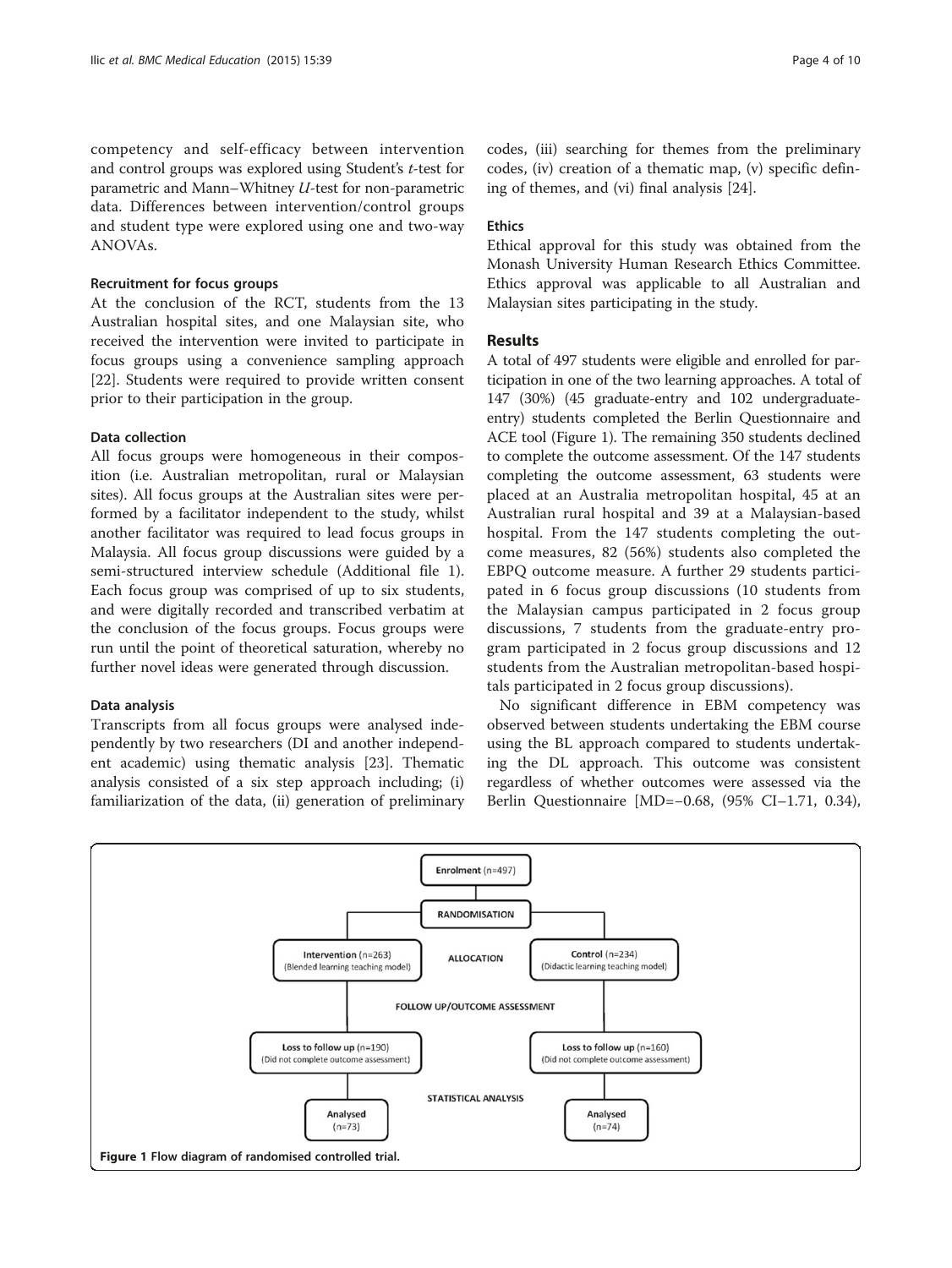p=0.19] or the ACE tool [MD=−2.5, (95% CI–1.05, 0.53), p=0.52] (Figure 2). No significant difference in EBM competency was observed between Australian-based undergraduate, Malaysian-based undergraduate, or Australianbased graduate-entry students (Berlin Questionnaire p=0.89; ACE tool p=0.09) (Table 1). Further analysis demonstrated no significant difference in EBM competency between students within those sites regarding method of EBM delivery (Berlin Questionnaire p=0.58; ACE tool p=0.26) (Figures 3 and [4](#page-6-0)).

No significant difference in EBM competency was observed between undergraduate versus graduate students. This outcome was consistent regardless of whether outcomes were assessed via the Berlin Questionnaire [MD=−0.26, (95% CI–1.38, 0.85), p=0.64] or the ACE tool (median difference=0, p=0.12). Further analysis demonstrated no significant difference in EBM competency between undergraduate and graduate student cohorts regarding method of EBM delivery, be it via the BL or DL approach (Berlin Questionnaire p=0.36; ACE tool  $p=0.44$ ) (Figures [5](#page-6-0) and [6](#page-7-0)).

Perceived self-efficacy, attitudes and behaviour toward EBM was significantly higher in students who received the BL approach (Table [2](#page-8-0)). Students who received the BL approach had significantly higher scores in 5 out of 6 behaviour domains, 3 out of 4 attitude domains and 10 out of 14 self-efficacy domains. Students who received the BL approach also reported significantly higher scores relating to the implementation of the 5 steps relating to EBM (as identified through questions 1–5 on the EBPQ).

Analysis of focus group discussions with students identified four themes relating to (i) preferred learning approach, (ii) perceptions of the blended learning approach, (iii) perceptions of the didactic learning approach, and (iv) barriers and enablers to teaching EBM.

Table 1 EBM competency across Australian undergraduate, graduate and Malaysian undergraduate cohorts

| Cohort comparison                                      | Mean difference<br>(95% CI) |  |  |  |
|--------------------------------------------------------|-----------------------------|--|--|--|
| EBM competency as measured by the Berlin Questionnaire |                             |  |  |  |
| Australian undergraduate vs Australian graduate        | $-0.27$ ( $-1.75$ to 1.20)  |  |  |  |
| Australian undergraduate vs Malaysian<br>undergraduate | $-0.02$ ( $-1.55$ to 1.51)  |  |  |  |
| Australian graduate vs Malaysian undergraduate         | $0.25$ (-1.39 to 1.90)      |  |  |  |
| Cohort comparison                                      | Mean rank<br>difference     |  |  |  |
| EBM competency as measured by the ACE tool             |                             |  |  |  |
| Australian undergraduate vs Australian graduate        | $-6.467$                    |  |  |  |
| Australian undergraduate vs Malaysian<br>undergraduate | 13.12                       |  |  |  |
|                                                        |                             |  |  |  |

#### Preferred learning approach

Students preferred an integrated learning approach that facilitated different learning styles. DL, whether it is delivered as a lecture or online multimedia resource, was preferred for the acquisition of 'facts' or foundation information (e.g. gross anatomy in clinical medicine and research methodologies in EBM). Students were amenable to engaging in self-directed DL approaches (e.g. viewing YouTube clips rather than attending a lecture). Workshops and small group activities were preferred for the acquisition of skills, be it clinical or EBM. The interactive nature of small group work facilitated greater student engagement with the content and provided motivation to apply learnt skills in the clinical context.



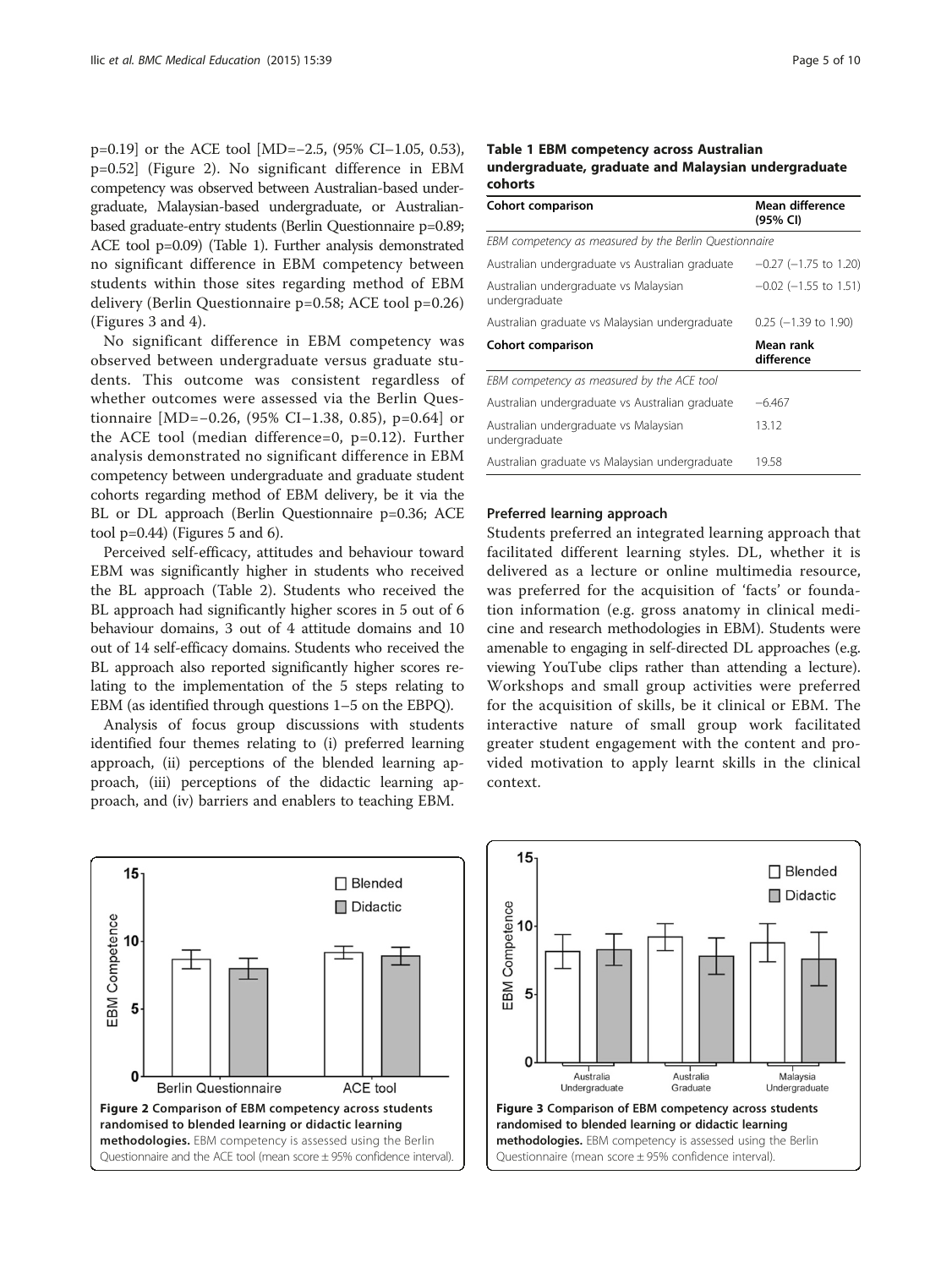

<span id="page-6-0"></span>

"I like the interactive style with workshops and small groups… you get your hands dirty, with lectures you tend to zone out…"

# BL approach

Students were positive about using the BL approach in teaching and learning about EBM. The three-step approach of (i) self-directed learning through viewing online multimedia presentations, (ii) discussion and activities in class, and (iii) application in practice was positively received by students. Students receiving the BL approach found the content useful, engaging and well-targeted to their level of competency. Students suggested that the BL approach could be strengthened by introducing a journal club approach to small group activities early in the curriculum, providing an opportunity to learn in a group environment before greater emphasis was placed on individual self-directed learning in the latter aspect of the curriculum.

"It was like someone thinking out aloud, someone who knew what they were doing, so understood the thought process (…behind teaching EBM to students)".

# DL approach

Students receiving the DL approach perceived the EBM content delivered as dense and dry. Students suggested that this approach only promoted superficial learning of the EBM content, sufficient only for adequate completion of assessment tasks. Students described the variation in perceived ability of different tutors across sites to engage with students and demonstrate the applicability of the material and EBM to clinical practice. Upon completion of the trial, students in the DL group were able to view the YouTube clips–all suggested that the provision of such online didactic presentations would provide greater engagement with students and perceived parity of teaching across sites.

"…the clarity of the information presented in the videos compared with that presented by the tutors was miles apart".

# Barriers to teaching EBM

The most common barrier reported in implementing the BL approach was the method of implementation by tutors across the 14 teaching hospitals involved in this study. Although students were required to view the online clips prior to the tutorials, some sites would show the clips in-class, to appease students who did not do the pre-tutorial activities. This would negatively impact upon the time allocated for in-class activities. Students involved in this study were experiencing the first year of teaching in a clinical environment. Many students

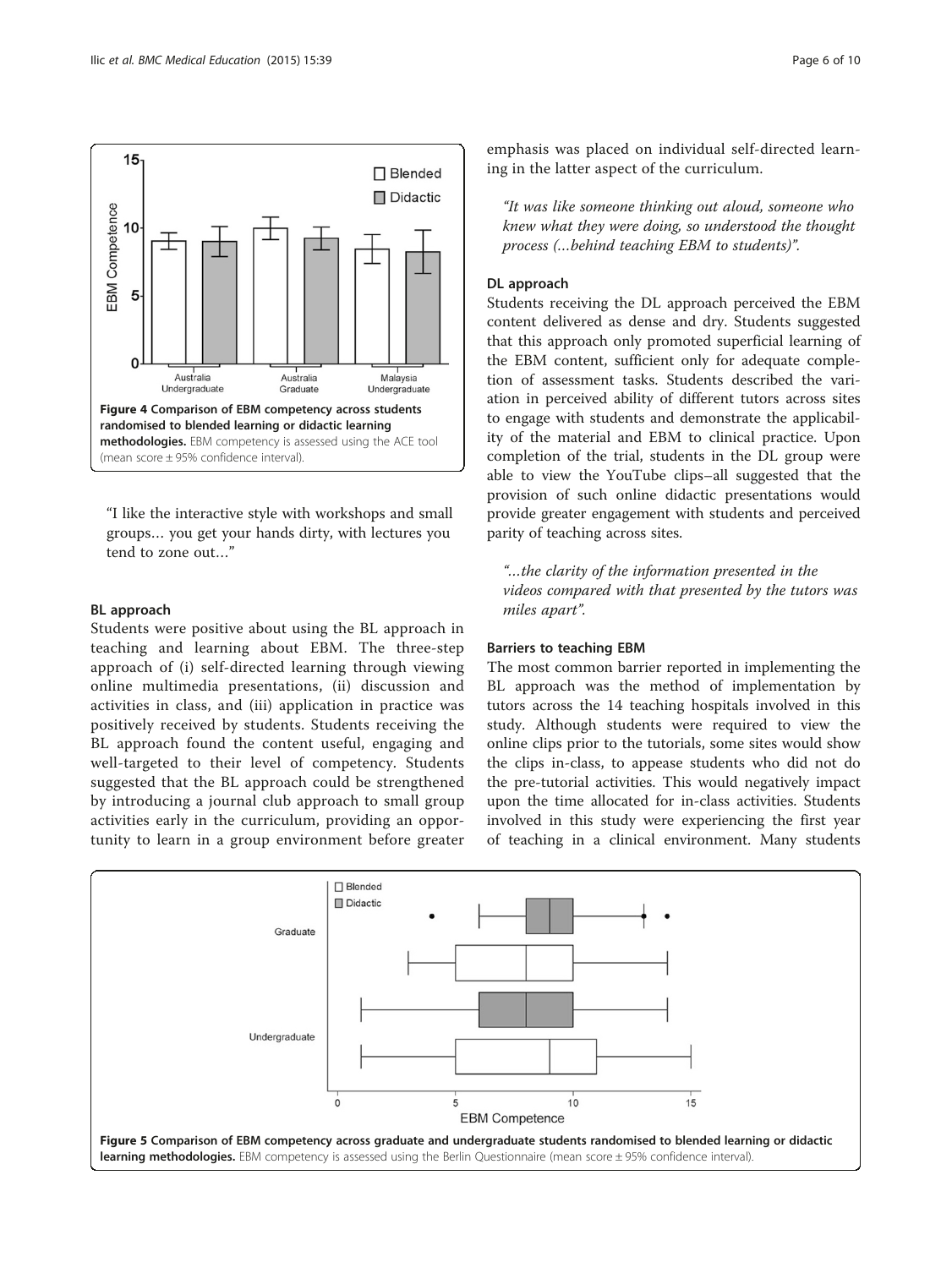<span id="page-7-0"></span>

reported a disconnect between the teaching of EBM and perceived application in their current clinical teaching. Students suggested that teaching EBM may have greater clinical value with students after a longer exposure to clinical teaching.

"We are still learning to walk and yet they want us to run (in terms of applying EBM to the clinical context)".

## **Discussion**

This study was the first RCT to examine the value of teaching EBM to medical students via a BL approach. Our findings demonstrate equivalence in student EBM competency regardless of whether teaching was implemented using a BL or DL approach. This equivalence in student EBM competency was not significantly different between undergraduate and graduate-entry students, or amongst Australian and Malaysian based students. Perceived self-efficacy, attitudes and behaviour were significantly higher in students receiving the BL approach.

Findings from this RCT support pilot findings from a non-randomised study of graduate-entry medical students, which demonstrated no significant difference in EBM competency between students regardless of teaching method (BL or DL) utilised [[3\]](#page-9-0). Findings from our trial support systematic review evidence that suggests equivalence amongst teaching modalities when teaching EBM, be it DL, BL, uni or multi-disciplinary [\[9\]](#page-9-0). It further supports evidence from non-randomised studies in post-graduate medical students that suggest that integrating EBM teaching with clinical activities is associated with relative increases in knowledge, skills, attitudes and behaviours.

The quantitative results would suggest no difference in learner competency in EBM, which may in part be attributed to the nature of the assessments, of which the

majority of items assess cognitive knowledge, rather than direct application in a clinical context. The qualitative findings would suggest that a BL approach to teaching EBM is more successful at improving student behaviours and attitudes toward EBM. A student's perceived relevance of EBM, application (both seen and actual) and clinical maturity may influence competency in EBM [[25-28](#page-10-0)]. Students who received the BL approach in this study had significantly higher (albeit self-reported) levels of self-efficacy, behaviour and attitude toward EBM compared to those that received the DL approach. Our qualitative findings demonstrated a distinct student preference for a BL approach (for both clinical and EBM related teaching), since this mode of teaching was perceived to provide better student engagement with key theoretical and practical components [[3\]](#page-9-0).

A variety of barriers may prevent the implementation of evidence into practice, including perceived relevance, awareness or opportunity [[29\]](#page-10-0). Our study has demonstrated that students receiving the BL approach were significantly more likely to be implementing the five key steps of EBM at this early stage of their clinical careers. Implementing an EBM program during the first year in which students are exposed to the clinical environment may facilitate a greater link between the theory of EBM and its use in clinical practice. Students in this study highlighted the potential disconnect between what they were learning and practicing in the clinical environment. Such disconnect may be attributed to a lack of clinical maturity, or lack of mentorship from senior clinical staff who may themselves not be practitioners of EBM [\[25](#page-10-0),[30\]](#page-10-0).

Use of BL in clinical medicine is becoming more prominent, as educators use lectures to disseminate information required for foundation learning, whilst small group activities (including problem-based learning),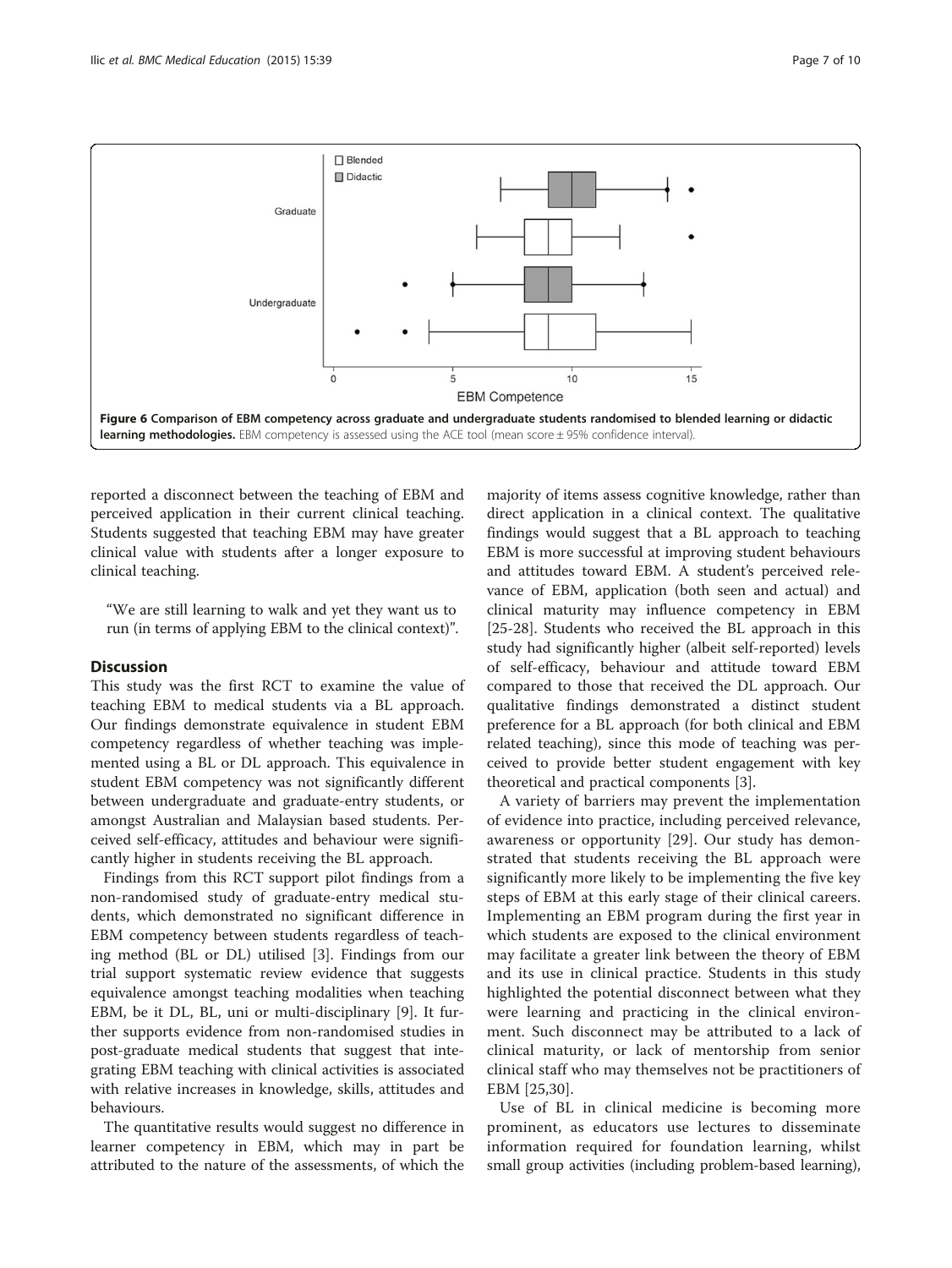<span id="page-8-0"></span>

| Table 2 Self-efficacy, attitudes and behaviour across students randomised to blended and didactic learning |  |  |  |
|------------------------------------------------------------------------------------------------------------|--|--|--|
| approaches                                                                                                 |  |  |  |

| Question                                                                                                                              | <b>Blended learning</b><br>(Mean $\pm$ SD) n=44 | <b>Didactic learning</b><br>(Mean $\pm$ SD) n=38 | Mean difference<br>(95%Cl) |  |
|---------------------------------------------------------------------------------------------------------------------------------------|-------------------------------------------------|--------------------------------------------------|----------------------------|--|
| Practice of evidence-based practice                                                                                                   |                                                 |                                                  |                            |  |
| 1. How often have you formulated a clearly answerable question as the<br>beginning of the process towards filling an information gap? | $6.22 \pm 0.16$                                 | $4.21 \pm 0.33$                                  | 2.01 (1.29 to 2.73)*       |  |
| 2. How often have you tracked down the relevant evidence once you have<br>formulated the question?                                    | $6.13 \pm 0.20$                                 | $5.05 \pm 0.24$                                  | 1.08 (0.45 to 1.7)*        |  |
| 3. How often have you critically appraised any literature you have discovered?                                                        | $5.63 \pm 0.27$                                 | $4.26 \pm 0.32$                                  | 1.37 (0.52 to 2.2)*        |  |
| 4. How often have you integrated the evidence you have found with your<br>activities?                                                 | $5.72 \pm 0.27$                                 | $4.10 \pm 0.28$                                  | 1.62 (0.82 to 2.41)*       |  |
| 5. How often have you evaluated the outcomes of your EBCP practice?                                                                   | $5.50 \pm 0.28$                                 | $3.26 \pm 0.36$                                  | 2.24 (1.31 to 3.15)*       |  |
| 6. How often have you shared information that you've gathered with<br>colleagues?                                                     | $5.50 \pm 0.34$                                 | $4.78 \pm 0.32$                                  | $0.72$ (-0.23 to 1.65)     |  |
| Attitude towards evidence-based practice                                                                                              |                                                 |                                                  |                            |  |
| 7. New evidence is so important that I make the time in my work schedule                                                              | $5.09 \pm 0.32$                                 | $3.73 \pm 0.21$                                  | 1.36 (0.56 to 2.14)*       |  |
| 8. I welcome questions on my practice                                                                                                 | $6.09 \pm 0.22$                                 | $5.31 \pm 0.18$                                  | $0.78$ (0.19 to 1.35)*     |  |
| 9. Evidence based practice is fundamental to professional practice                                                                    | $6.63 \pm 0.12$                                 | $6.15 \pm 0.14$                                  | 0.48 (0.09 to 0.85)*       |  |
| 10. My practice has changed because of evidence I have found                                                                          | $5.68 \pm 0.21$                                 | $5.10 \pm 0.23$                                  | 0.58 (-0.04 to 1.20)       |  |
| Knowledge/skills associated with evidence-based practice                                                                              |                                                 |                                                  |                            |  |
| 11. How would you rate your research skills?                                                                                          | $5.09 \pm 0.21$                                 | $3.73 \pm 0.19$                                  | 1.36 (0.78 to 1.92)*       |  |
| 12. How would you rate your IT skills?                                                                                                | $5.68 \pm 0.24$                                 | $4.47 \pm 0.22$                                  | 1.21 (0.54 to $1.87$ )*    |  |
| 13. How would you rate your ability to monitor and review your EBCP skills?                                                           | $5.22 \pm 0.26$                                 | $3.73 \pm 0.20$                                  | 1.49 (0.80 to 2.17)*       |  |
| 14. How would you rate your ability to convert your information needs into a<br>clinical question?                                    | $5.95 \pm 0.19$                                 | $4.68 \pm 0.15$                                  | 1.27 (0.76 to 1.77)*       |  |
| 15. How would you rate your awareness of major information types and<br>sources?                                                      | $5.27 \pm 0.25$                                 | $5.26 \pm 0.13$                                  | $0.01$ (-0.59 to 0.61)     |  |
| 16. How would you rate your ability to identify gaps in your professional<br>practice?                                                | $4.81 \pm 0.19$                                 | $4.36 \pm 0.20$                                  | $0.45$ (-0.12 to 1.02)     |  |
| 17. How would you rate your knowledge of how to retrieve evidence?                                                                    | $5.31 \pm 0.24$                                 | $4.94 \pm 0.18$                                  | $0.37$ (-0.25 to 1.00)     |  |
| 18. How would you rate your ability to analyse critically evidence?                                                                   | $5.09 \pm 0.20$                                 | $4.15 \pm 0.16$                                  | 0.94 (0.40 to 1.46)*       |  |
| 19. How would you rate your ability to determine how valid (close to the<br>truth) the material is?                                   | $5.00 \pm 0.26$                                 | $4.05 \pm 0.19$                                  | 0.95 (0.27 to $1.61$ )*    |  |
| 20. How would you rate your ability to determine how useful (clinically<br>applicable) the material is?                               | $5.68 \pm 0.18$                                 | $4.57 \pm 0.12$                                  | 1.11 (0.64 to $1.56$ )*    |  |
| 21. How would you rate your ability to apply information to individual cases?                                                         | $5.40 \pm 0.18$                                 | $4.78 \pm 0.17$                                  | $0.62$ (0.10 to 1.13)*     |  |
| 22. How would you rate your sharing of ideas and information with<br>colleagues?                                                      | $5.18 \pm 0.27$                                 | $4.84 \pm 0.19$                                  | $0.34$ (-0.35 to 1.03)     |  |
| 23. How would you rate your dissemination of new ideas about care to<br>colleagues?                                                   | $5.31 \pm 0.27$                                 | $3.89 \pm 0.16$                                  | 1.42 (0.75 to 2.09)*       |  |
| 24. How would you rate your ability to review your own practice?                                                                      | $5.22 \pm 0.24$                                 | $4.15 \pm 0.14$                                  | 1.07 (0.47 to 1.66)*       |  |

 $*$ p-value < 0.05.

online learning (including self-directed) and patientcentred learning consolidate theory with practice [[12](#page-10-0)-[14](#page-10-0)]. Given the multi-disciplinary nature of EBM, use of a BL approach is appropriate. As demonstrated in our study, lectures and online presentations should be used to present foundation knowledge (e.g. research methods, information literacy and critical appraisal techniques), whilst small group activities should be used to consolidate skills including critical appraisal and application to the clinical scenario. Journal clubs are commonly used as an interactive method of teaching and practicing EBM in clinical practice [[31](#page-10-0)]. The effectiveness of journal clubs in increasing EBM competency remains unclear, and further research is required to ascertain how they could best be integrated in EBM teaching to further promote learner competency [[31\]](#page-10-0).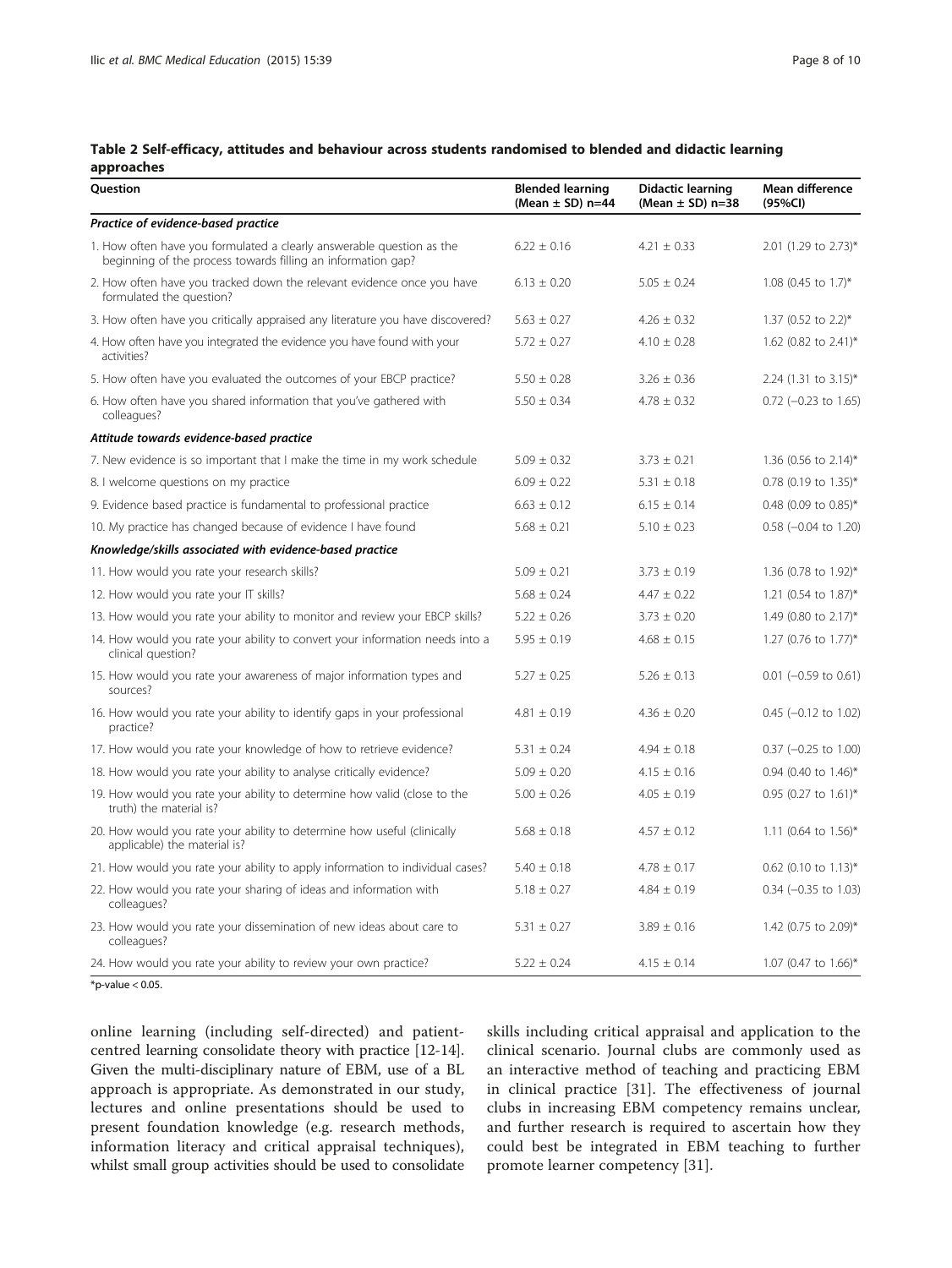<span id="page-9-0"></span>This study was the first to utilise a RCT methodology to examine the effectiveness of BL in EBM. The use of qualitative data provided critical contextualisation of quantitative results and further rigour to the study through triangulation of data. The study was successfully implemented across 14 teaching hospitals in Australia and Malaysia. Competency in EBM was assessed by two validated and psychometrically tested tools, although the self-report questionnaire has not been previously validated. Whilst students were compliant in their uptake of the teaching intervention, less than 30% completed the outcome assessments. This unexpected low completion rate may have underpowered the RCT. Students with a higher ability and affiliation with the teaching content are more likely to respond to survey requests and assessments in projects [\[32](#page-10-0)]. The low completion rate of outcome assessments for this RCT increases the risk of bias in the study regarding the generalisability of results due to the greater likelihood of students with a higher affiliation to EBM completing the outcome assessments. No estimate of how long students, on average, engaged with the online resources.

Students in the focus group discussions highlighted the variability in how some tutors incorporated the teaching materials within the BL approach. For example, some tutors repeated YouTube presentations during class time, thereby impacting upon the need for student self-directed learning outside of class. Future implementation of a BL approach for EBM will require strategies for training educators in how they effectively teach using a BL approach. Few studies have examined the cost-effectiveness of education strategies in medicine [[33,34\]](#page-10-0). The current evidence base would suggest equivalence in teaching strategies for EBM, yet no published evidence on the cost associated with these interventions is currently available. Better understanding of start-up and on-going costs will provide educators with valuable information that may influence the type of educational strategy used to teach EBM. Information about cost-effectiveness and value is important given that start-up costs with the production of e-learning resources are initially high, but dissipate with continual use.

## Conclusion

The current EBM demonstrates equivalence between adopting a BL versus a DL approach to teaching EBM to medical students. However, medical students receiving a BL approach reported greater perceived self-efficacy and application of EBM in the clinical environment. Future research should focus on costs associated with teaching EBM in order to identify a cost-effective strategy for teaching EBM.

## Additional file

[Additional file 1:](http://www.biomedcentral.com/content/supplementary/s12909-015-0321-6-s1.docx) Interview schedule used to guide focus group discussions.

#### Competing interests

DI coordinates the EBM program for the MBBS degree at Monash University.

#### Authors' contributions

DI contributed to the study concept and design, data collection and analysis and interpretation of the data. RBN, PG, JT and EV contributed to the study concept and design, and the interpretation of the data. All authors contributed to the drafting and revision of the article and approved the final manuscript for publication.

#### Authors' information

DI is Associate Professor at the School of Public Health & Preventive Medicine, Monash University. RBN is Professor at the Jeffrey Cheah School of Medicine and Health Sciences, Monash University, Malaysia. PG is Professor at the Faculty of Health Sciences and Medicine, Bond University, Australia. JKT is Associate Professor at the Division of Biokinesiology and Physical Therapy, University of Southern California, USA. EV is Associate Professor at the Gippsland Medical School, Monash University, Australia.

#### Acknowledgements

Support for this publication has been provided by the Australian Government Office for Learning and Teaching. The views expressed in this publication do not necessarily reflect the views of the Australian Government Office for Learning and Teaching.

#### Author details

<sup>1</sup>Department of Epidemiology & Preventive Medicine, School of Public Health & Preventive Medicine, Level 6, The Alfred Centre, 99 Commercial Rd, Melbourne, VIC 3004, Australia. <sup>2</sup> Jeffrey Cheah School of Medicine and Health Sciences, Monash University, Johor Bahru, Malaysia. <sup>3</sup>Faculty of Health Sciences and Medicine, Bond University, Robina, Australia. <sup>4</sup>Division of Biokinesiology and Physical Therapy, University of Southern California, Los Angeles, USA. <sup>5</sup>Gippsland Medical School, Monash University, Churchill, Australia.

#### Received: 22 July 2014 Accepted: 19 February 2015 Published online: 10 March 2015

#### References

- 1. Finkel M, Brown H, Gerber L, Supino P. Teaching evidence-based medicine to medical students. Med Teach. 2003;25:202–9.
- 2. Meats E, Heneghan C, Crilly M, Glasziou P. Evidence-based medicine teaching in UK medical schools. Med Teach. 2009;31:332–7.
- 3. Ilic D, Hart W, Fiddes P, Misso M, Villanueva E. Adopting a blended learning approach to teaching evidence based medicine: a mixed methods study. BMC Med Educ. 2013;13:169.
- 4. Nair B, Coughlan J, Hensley M. Student and patient perspectives on bedside teaching. Med Educ. 1997;31:341–6.
- 5. Straus S, Glasziou P, Richardson W, Haynes B. Evidence-based medicine: how to practice and teach it. Edinburgh: Churchill Livingstone: Elsevier; 2011.
- 6. Ilic D. Assessing competency in Evidence Based Practice: strengths and limitations of current tools in practice. BMC Med Educ. 2009;9:53.
- 7. Del Mar C, Glasziou P, Mayer D. Teaching evidence based medicine. BMJ. 2004;329:989.
- 8. Coomarasamy A, Khan K. What is the evidence that postgraduate teaching in evidence based medicine changes anything? A systematic review BMJ. 2004;329:1017.
- 9. Ilic D, Maloney S. Methods of teaching medical trainees Evidence Based Medicine: A systematic review. Med Educ. 2014;48:124–35.
- 10. Masie E. Blended learning: the magic is in the mix. In: Rossett A, editor. The ASTD e-learning handbook. New York: McGraw-Hill; 2002.
- 11. Pashler H, McDaniel M, Rohrer D, Bjork R. Learning styles. Concepts Evid Psychol Sci Public Interest. 2008;9:105–19.